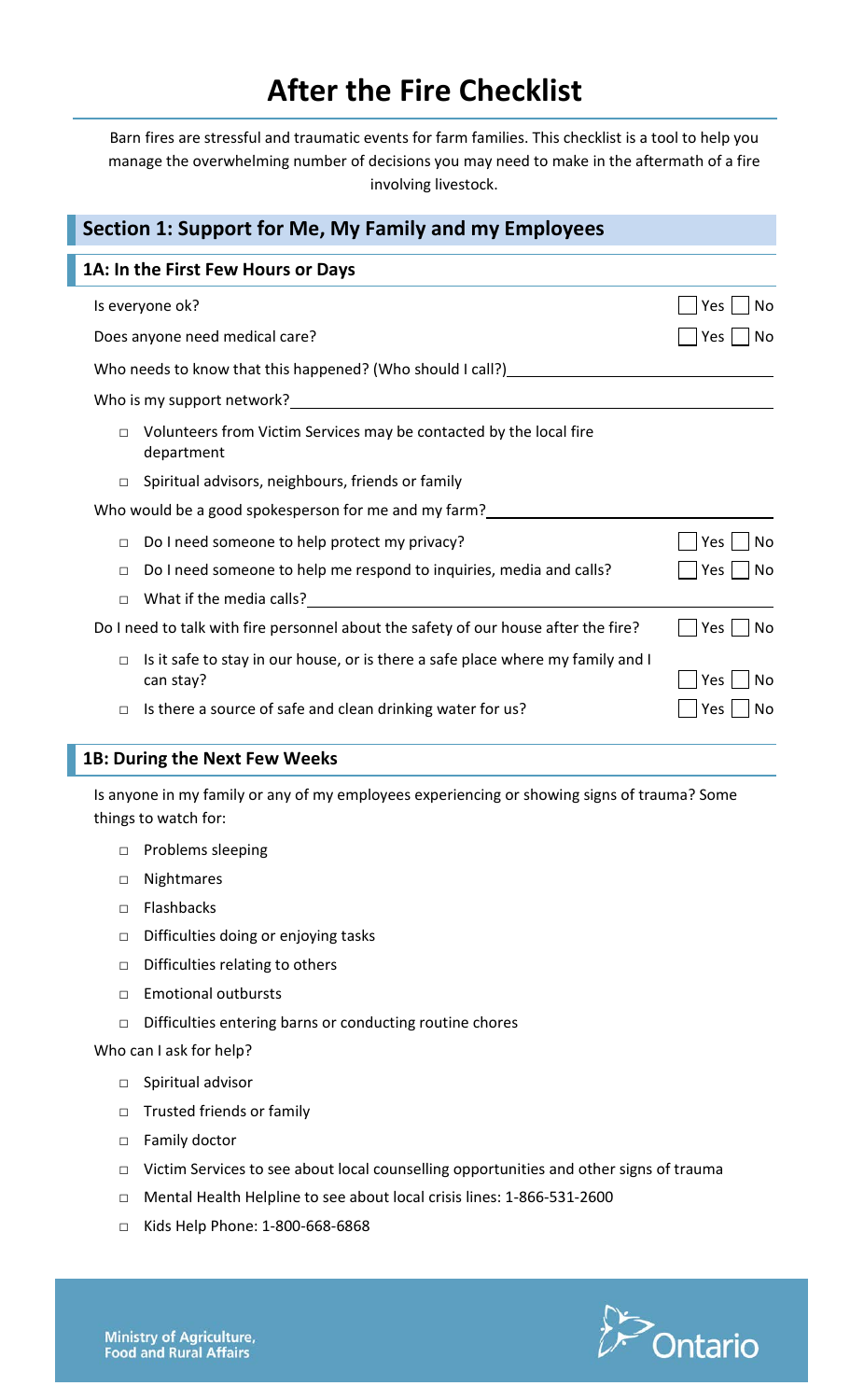| <b>Section 2: My Livestock and Poultry</b>                                                                              |                  |
|-------------------------------------------------------------------------------------------------------------------------|------------------|
| 2A: In the First Few Hours or Days                                                                                      |                  |
| Do I have any animals that survived?                                                                                    | No<br>Yes        |
| Do I need to get a veterinarian to check on the remaining animals?<br>□                                                 | Yes<br>No        |
| Are there animals whose health can be monitored?<br>$\Box$                                                              | Yes<br>No        |
| If so, how?<br>$\circ$                                                                                                  |                  |
| Are there animals that must be sent to market now?<br>□                                                                 | Yes<br>No        |
| Are there animals that must be euthanized due to their injuries?<br>□                                                   | No<br>Yes        |
| Do my remaining animals need feed or water?                                                                             | Yes<br>No        |
| Is there a clean and safe source of drinking water for my animals?<br>$\Box$                                            | Yes<br><b>No</b> |
| Do my animals have to be moved off of the farm to get feed or water?<br>$\Box$                                          | Yes<br>No        |
| Do I need straw or other bedding materials for my animals?<br>$\Box$                                                    | No<br>Yes        |
| Are there animals that cannot be moved because they are gestating or birthing?                                          | Yes<br>No        |
| Ask my vet what can be done.<br>$\Box$                                                                                  |                  |
| Do I have housing for the remaining animals to suit their needs?                                                        | Yes<br>No        |
| If not, do my neighbours have adequate barn space and equipment, i.e.<br>$\Box$<br>milk parlour, cages, etc., for them? | Yes<br>No        |
| Is it okay to transport the remaining animals to another farm?<br>$\Box$                                                | Yes<br>No        |
| Who will I get to transport the animals?<br>□                                                                           |                  |
| Are there dead animals?                                                                                                 | No<br>Yes        |
| Who can help me with recovery and disposal of the dead animals?<br>□                                                    |                  |
| Contact OMAFRA at 1-866-424-1300 for advice on deadstock disposal.<br>$\circ$                                           |                  |
| Call the rendering company to pick up dead animals that can be salvaged.<br>$\Box$                                      |                  |
| Is the outside temperature going to make it necessary to quickly remove<br>□<br>deadstock?                              | Yes<br>No        |
| Is the temperature cold enough that we can take some time to clean up?<br>□                                             | No<br>Yes        |
| Is scavenging going to be a problem?<br>$\Box$                                                                          | No<br>Yes        |
| 2B: During the Next Few Weeks                                                                                           |                  |
| Are the animals I'm monitoring responding well?                                                                         | No<br>Yes        |
| Do I need to involve the veterinarian again?                                                                            | Yes<br>No        |
| Do I need to ship some of the animals that are not responding well to treatment?                                        | No<br>Yes        |
| Where do I ship them?<br>$\Box$                                                                                         |                  |
| If I am managing the deadstock on the farm, how will I manage any neighbour's<br>concerns?                              |                  |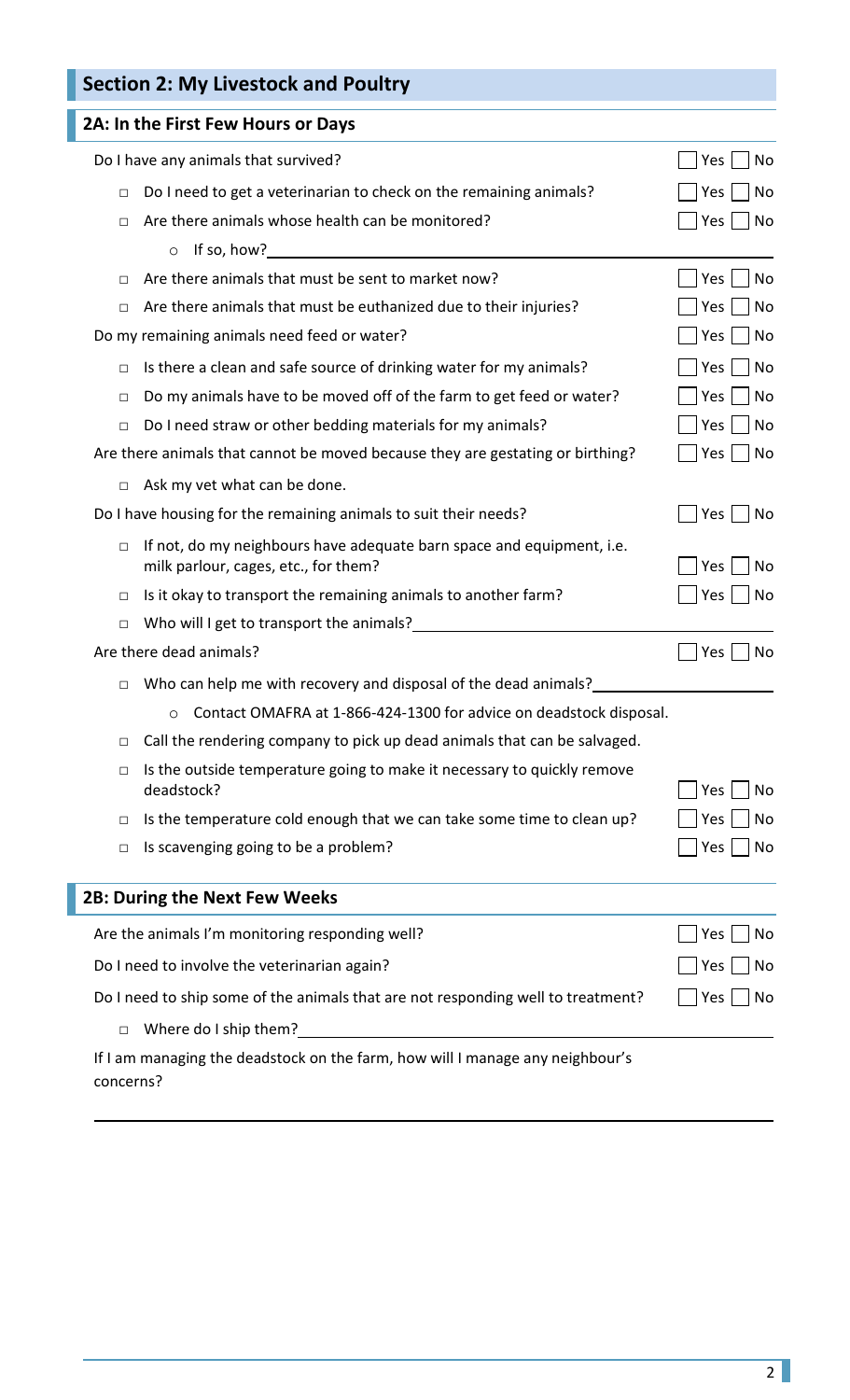|        | Section 3: My Barn, Buildings and Infrastructure                                                                                                                           |               |
|--------|----------------------------------------------------------------------------------------------------------------------------------------------------------------------------|---------------|
|        | 3A: In the First Few Hours or Days                                                                                                                                         |               |
|        | Is there any damage to the remaining buildings?                                                                                                                            | Yes  <br>No   |
| $\Box$ | Are the buildings safe to enter? Contact a Professional Engineer to<br>determine if the building is structurally sound.                                                    | Yes<br>No     |
| $\Box$ | Who will I contact for heavy equipment for clean-up? Think of an excavator,                                                                                                |               |
|        |                                                                                                                                                                            |               |
| $\Box$ | Contact a Professional Engineer to determine if the building is structurally<br>sound.                                                                                     |               |
| $\Box$ | Has the feed been contaminated by the fire or during the firefighting<br>efforts? Ask my vet or feed technician.                                                           | Yes<br>Nο     |
| $\Box$ |                                                                                                                                                                            |               |
|        | What condition is the manure storage in?<br><u> What condition is the manure storage in?</u>                                                                               |               |
| $\Box$ | Was the manure storage damaged by the fire or during the firefighting<br>activities? Contact a Professional Engineer to assess the structural integrity<br>of the storage. | No<br>Yes     |
| $\Box$ | Is the under barn storage full of manure and water?                                                                                                                        | No<br>Yes     |
| $\Box$ | Is it damaged or leaking?                                                                                                                                                  | No<br>Yes     |
| $\Box$ | How do I separate the manure from the barn debris?                                                                                                                         |               |
| $\Box$ | Who can I call to help manage the manure?<br><u>[</u> [11] Who can I call to help manage the manure?                                                                       |               |
|        | Do I have feed or other farm supplies coming in?                                                                                                                           | No<br>Yes     |
| $\Box$ | Contact feed dealers, fuel suppliers or other suppliers to cancel or defer<br>shipments.                                                                                   |               |
|        | Are there services that I have to shut off or redirect for the time being?                                                                                                 | Yes     No    |
| $\Box$ | Do I have to disconnect the electrical connection to any areas on my farm?<br>Contact a certified electrician or electrical provider.                                      | Yes<br>No     |
| $\Box$ | Do I have to redirect water lines?                                                                                                                                         | No<br>Yes     |
| $\Box$ | Do I have to empty, shut off or remove propane or fuel tanks?                                                                                                              | No<br>Yes     |
|        | <b>3B: During the Next Few Weeks</b>                                                                                                                                       |               |
|        | Will I need additional feed or bedding materials to make up what I have lost?                                                                                              | No<br>Yes     |
|        |                                                                                                                                                                            |               |
|        | Who can help with the cleanup?                                                                                                                                             |               |
|        | Can I reuse crushed concrete from the debris?                                                                                                                              | No<br>Yes     |
|        | Can I sell any of the steel or rebar from the debris?                                                                                                                      | No<br>Yes     |
|        | Will I have liquid manure to store or land apply?                                                                                                                          | Yes<br>$ $ No |
| $\Box$ | What are my options if I have to land apply?                                                                                                                               |               |
| $\Box$ | Will the manure storage hold the volume of manure I need until I can spread<br>it?                                                                                         | Yes<br>No     |
|        | Are there materials and debris in the manure that would make it difficult to spread?                                                                                       | No<br>Yes     |
|        | Do I need to check nearby catchbasins and tile inlets for damage or obstruction?                                                                                           | No<br>Yes     |
|        | What do I need to think about when considering rebuilding?                                                                                                                 |               |
|        |                                                                                                                                                                            |               |

□ Contact OMAFRA at 1-866-424-1300 for advice on rebuilding.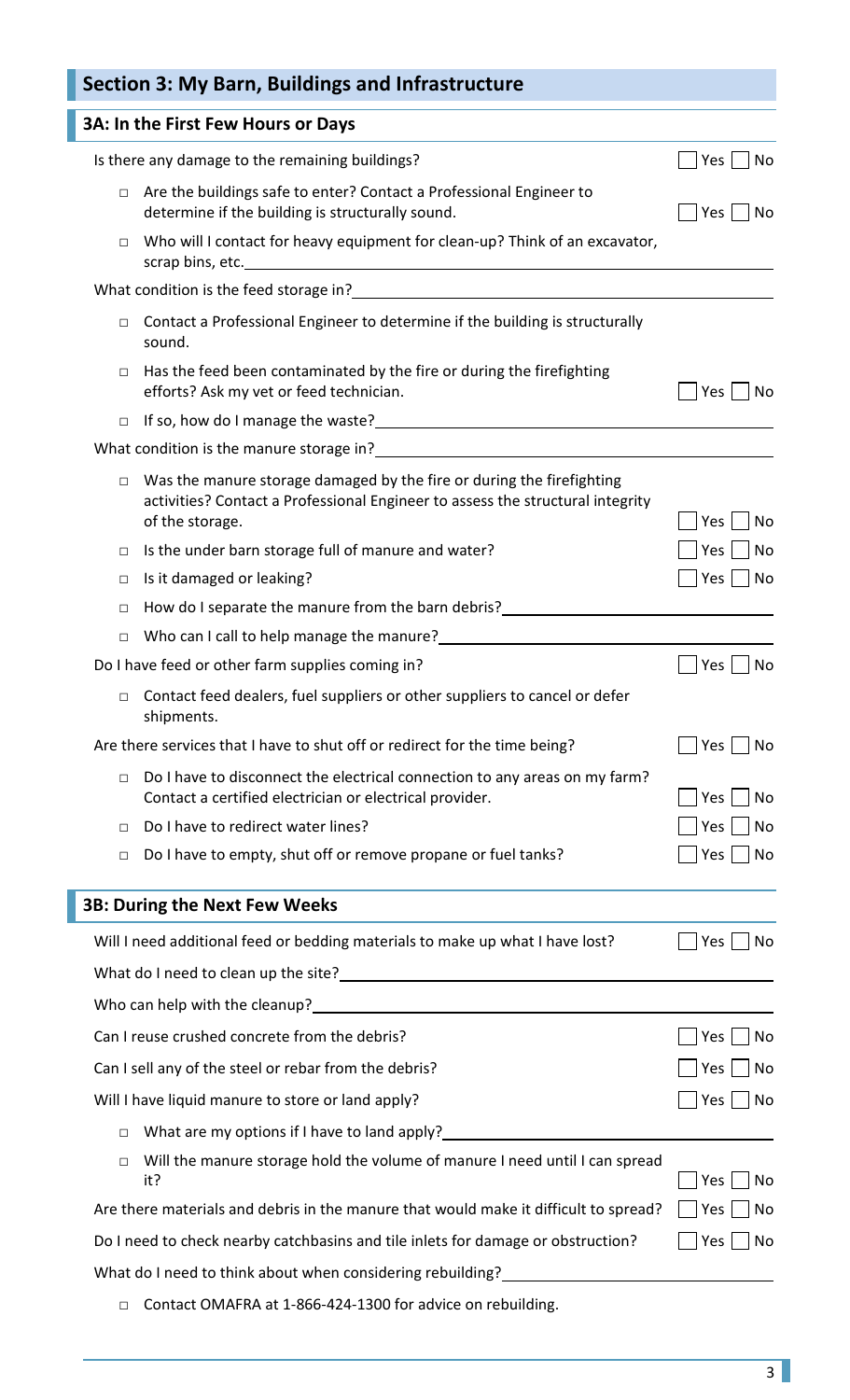|        | <b>Section 4: My Livelihood</b>                                                                                                                                                                                                                                                                                 |                      |
|--------|-----------------------------------------------------------------------------------------------------------------------------------------------------------------------------------------------------------------------------------------------------------------------------------------------------------------|----------------------|
|        | 4A: In the First Few Hours or Days                                                                                                                                                                                                                                                                              |                      |
|        | What are the questions I have to ask my insurance representative?                                                                                                                                                                                                                                               |                      |
| $\Box$ | Is there an insurance representative for the livestock?                                                                                                                                                                                                                                                         | Yes<br>No            |
| $\Box$ | Is there an insurance representative for the building?                                                                                                                                                                                                                                                          | $Yes \mid \text{No}$ |
| $\Box$ | When will the insurance representative be arriving on site?                                                                                                                                                                                                                                                     |                      |
| $\Box$ | Do I have a separate rider for disposal and cleanup costs?                                                                                                                                                                                                                                                      | $Yes \mid No$        |
| $\Box$ | How much money do I have for disposal costs?<br>How much money do I have for disposal costs?                                                                                                                                                                                                                    |                      |
| □      | When do I need to make payments for any expenses?<br>Mhen do I need to make payments for any expenses?                                                                                                                                                                                                          |                      |
| $\Box$ | What documents or information does my insurance representative need to<br>file my claim?<br><u> and the my claim</u> of the matter of the matter of the matter of the matter of the matter of the matter of the matter of the matter of the matter of the matter of the matter of the matter of the matter of t |                      |
| $\Box$ | Do I have business interruption insurance?                                                                                                                                                                                                                                                                      | No<br>Yes            |
|        | o If so, for how long?                                                                                                                                                                                                                                                                                          |                      |
| $\Box$ | Are my employees and family members covered for lost income?                                                                                                                                                                                                                                                    | Yes  <br>No    No    |
|        | If in a production loop, who do I have to call about production cycle interruption?                                                                                                                                                                                                                             |                      |
|        |                                                                                                                                                                                                                                                                                                                 |                      |
|        | <b>4B: During the Next Few Weeks</b>                                                                                                                                                                                                                                                                            |                      |
|        | Discuss succession plans:                                                                                                                                                                                                                                                                                       |                      |
| $\Box$ | Should I rebuild?                                                                                                                                                                                                                                                                                               | Yes<br>No            |
|        | □ What makes sense for me and my family when rebuilding?                                                                                                                                                                                                                                                        |                      |
| $\Box$ | If I choose not to rebuild, what are the outcomes for outstanding                                                                                                                                                                                                                                               |                      |
|        | Follow up with the insurance representative:                                                                                                                                                                                                                                                                    |                      |
| $\Box$ | If I choose not to rebuild, what are the outcomes from my insurance                                                                                                                                                                                                                                             |                      |
|        | Contact your commodity sector representative:                                                                                                                                                                                                                                                                   |                      |
| $\Box$ | Can they help me arrange a tour of some newer facilities so I can focus<br>on making a good decision on rebuilding?                                                                                                                                                                                             | Yes<br>No            |
| $\Box$ | If dairy or poultry, can I lease out my quota to maintain income during<br>down time?                                                                                                                                                                                                                           | Yes<br>No            |
|        | Contact an accountant and financial adviser to discuss insurance payments and<br>rebuilding my barn:                                                                                                                                                                                                            |                      |
| $\Box$ | What money do I have from the insurance policy to rebuild or exit the                                                                                                                                                                                                                                           |                      |
| $\Box$ | How much additional financing can I get to move forward with plans?                                                                                                                                                                                                                                             |                      |
|        | Will I need to make a nutrient management strategy or revise my old one?                                                                                                                                                                                                                                        | Yes<br><b>No</b>     |
| $\Box$ | Contact a nutrient management consultant:<br>www.nutrientmanagement.ca/directories/nutrient-management-consultants/                                                                                                                                                                                             |                      |
|        | Contact the local Chief Building Official, as this may be a good time to fix past<br>challenges by changing the location of a barn.                                                                                                                                                                             |                      |
| $\Box$ |                                                                                                                                                                                                                                                                                                                 |                      |
| $\Box$ | How will Minimum Distance Separation affect me?                                                                                                                                                                                                                                                                 |                      |